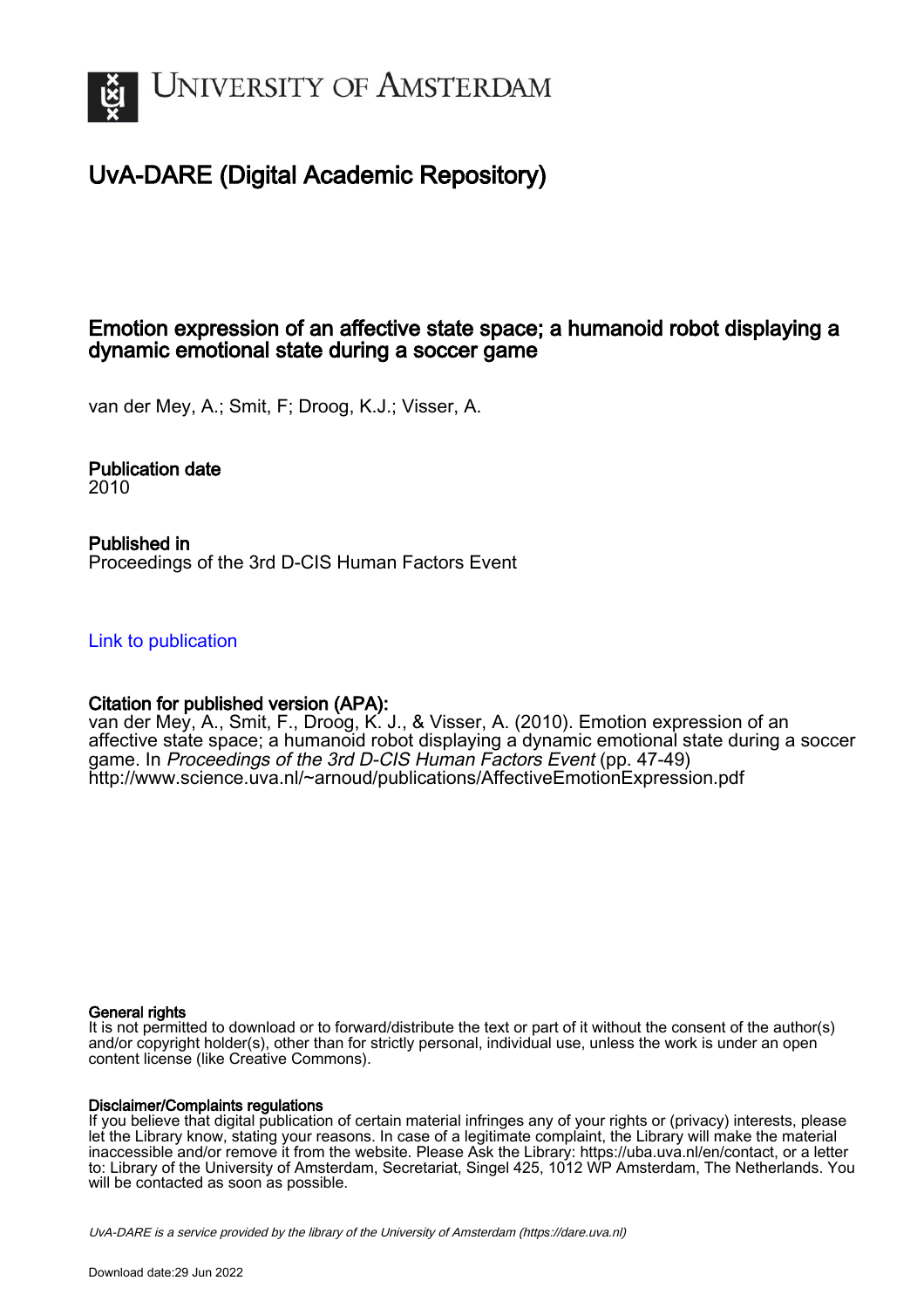### **Emotion Expression of an Affective State Space; a humanoid robot displaying a dynamic emotional state during a soccer game**

#### **Alexander van der Mey, Frank Smit, Kees-Jan Droog, Arnoud Visser**

Universiteit van Amsterdam

#### **Introduction**

A robot collaborating with a person can improve the interaction with that human by showing emotional expressions [[1](#page-3-0)]. The expressions don't have to be realistic; iconic or caricature expressions are enough for a human, with its social intelligence, to instinctively interpret the intention [\[2\]](#page-3-1). The Nao, with its humanoid shape, is a robot whose emotional state is relatively easy to be interpreted by a human, although this is mainly based on its posture and gestures. With this robot, we like to demonstrate a dynamic emotional scenario; a robot following a soccer match and react appropriately to these events by showing emotional expressions.

#### **Platform**

The Nao is a humanoid robot<sup>[1](#page-1-0)</sup> whose internal functions are accessible by multiple programming languages. The Python interface was selected, which gives remote access to all methods from the native Naoqi library (version 1.6.13). In this study the standard Naoqi library is extended with an experimental library of emotional expressions, kindly provided by the developers of Aldebaran [[2\]](#page-3-1). The Nao robot has limited expression in its face, so the emotions are mainly expressed by body language. The emotional expression library provides a variety of animations, but doesn't provide the logic when to activate the emotions.



Figure 1. The basic emotions [[3](#page-3-2)] expressed by the Nao robot.

This study has designed the logic for an emotional system for a single scenario which was selected because this scenario typically initiates high arousals and clear emotions.

#### **Affective State**

 $\overline{a}$ 

The chosen scenario is to follow a soccer match, and based on particular events in the match, we would like the Nao to respond appropriately. In order to do so, events must be associated with an emotional response. However, the coupling between events and response is not direct, but also driven by internal factors. The response depends on the team the robot is supporting, and on how the previous events affected the emotional system of the robot. This multi-step approach is not uncommon in other computational emotional processes; see for instance the framework described in [[4](#page-3-3)].

Inside the scenario, six typical events are identified which are strong stimuli. Each event is tagged which an estimated intensity change of the affective state space of Mehrabian [\[5](#page-3-4)]. The affective space is represented with three factors [[6\]](#page-3-5): stance, valence and arousal (inspired by [[1](#page-3-0)]). Each factor has a positive and negative scale, respectively open/closed

<span id="page-1-0"></span><sup>&</sup>lt;sup>1</sup> The Nao robot (v3plus) is a product of Aldebaran Robotics ( $\frac{http://www.aldebaran-robotics.com}{http://www.aldebaran-robotics.com}$ ).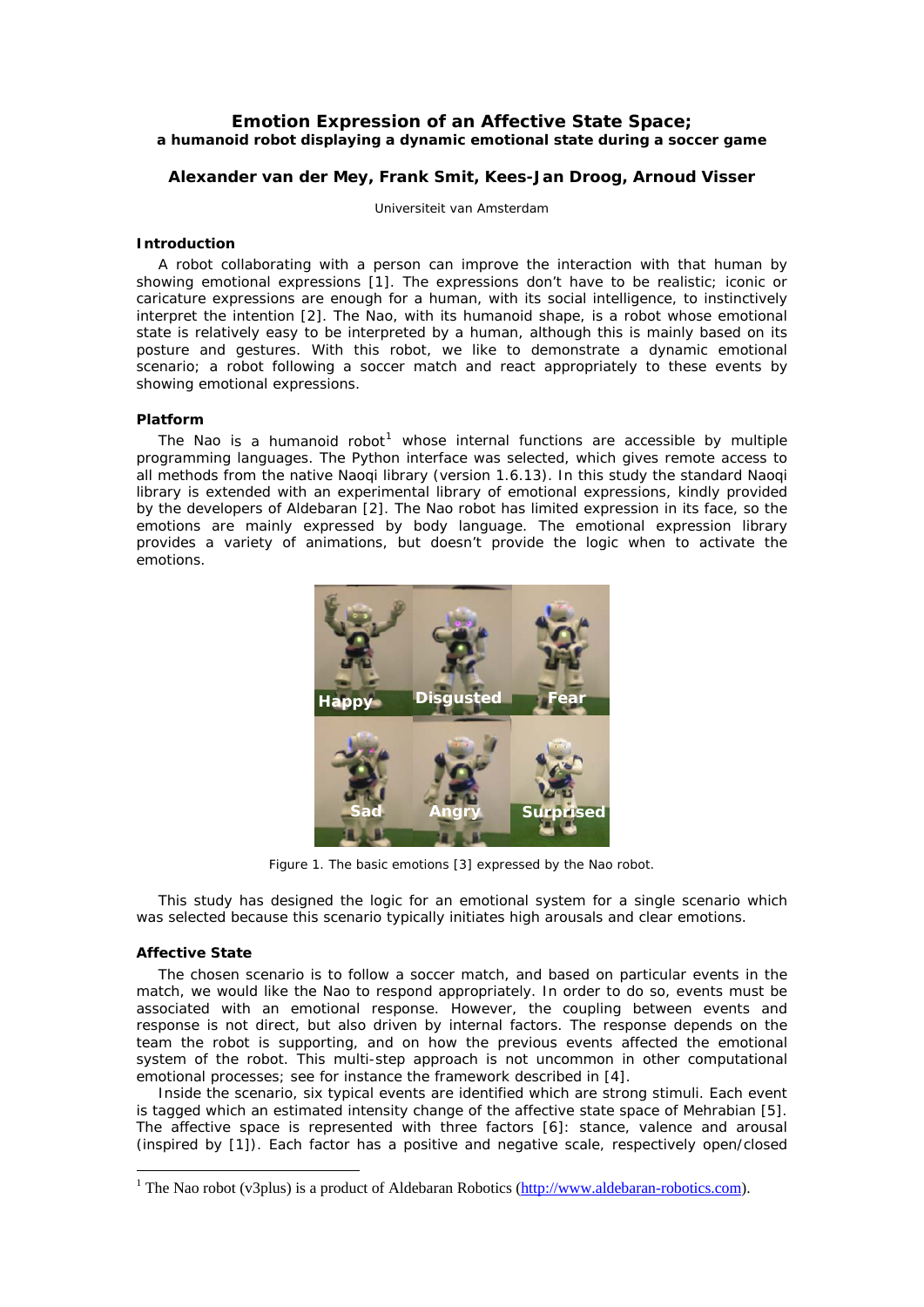towards new experiences, optimistic/pessimistic feelings and assertive/passive attitude. All factors are normalized on a range between -100 and +100. Both **goal** and **attempt missed** influence the arousal in the positive direction. In contrast, **attempt saved** influence arousal in the negative direction; it is soothing when a keeper intercepts a shot.

|         | Our team                        |                          |                          | Their team               |                                 |                          |
|---------|---------------------------------|--------------------------|--------------------------|--------------------------|---------------------------------|--------------------------|
|         | Stance S                        | Valence V                | Arousal A                | Stance S                 | Valence V                       | Arousal A                |
| Attempt | $F_{\text{-}}(b_{\text{game}})$ | $V - 20$                 | $A + 20$                 | $F_+(b_{\text{game}})$   | $V + 10$                        | $A - 10$                 |
| missed  |                                 |                          |                          |                          |                                 |                          |
|         | 'Annoyed'-direction             |                          |                          | 'Calm'-direction         |                                 |                          |
| Attempt | $F_{\text{-}}(b_{\text{game}})$ | $V - 15$                 | $A - 5$                  | $F_{+}(b_{\text{game}})$ | $V + 15$                        | $A - 5$                  |
| saved   |                                 |                          |                          |                          |                                 |                          |
|         | 'Sad'-direction                 |                          |                          | 'Content'-direction      |                                 |                          |
| Goal    | $F_{+}(b_{\text{game}})$        | $F_{+}(b_{\text{goal}})$ | $F_{+}(b_{\text{goal}})$ | $F_{1}(b_{\text{game}})$ | $F_{\text{-}}(b_{\text{goal}})$ | $F_{+}(b_{\text{goal}})$ |
|         | 'Joy'-direction                 |                          |                          | 'Angry'-direction        |                                 |                          |

The Stance *S* is influenced by the game balance  $b_{\text{game}}$ . During the game the numbers of positive and negative events are weighted and aggregated. If the weights of positive and negative events are nearly equal, the game is in balance. When the balance is in favor of our team, the game is even more interesting to watch. Notice that when no events take place, the values of stance, valence and arousal fade away. The value of arousal decreases stronger than the other values, and can become negative. When multiple events occur in a short time, in most cases the effects are combined, although in some case (**Goal!**) an event can be dominant. The values in this table are validated with a questionnaire with 22 participants<sup>[2](#page-2-0)</sup>. The same questionnaire provided the shape of the dependence of valence and arousal as function of the goal-balance  $F(b_{\text{goal}})$ .

This scheme has been tested on reports of recent games of the Dutch team during the World Championships in South Africa<sup>[3](#page-2-1)</sup>. The trace of the affective state of the exhibition match against Ghana is illustrated in Figure 2.



Figure 2. Trace through the affective space based on the emotional system designed for the Nao.

As shown in Figure 2, the valence is mainly influenced by the goals (4 goals for the Netherlands), but the feelings fade away gradually. The stance is mainly influenced by the goal balance (with only a small decline when Ghana scored 2-1). The arousal is mainly influenced by the number of events, and can become negative.

#### **Robot emotional expressions**

 $\overline{a}$ 

The wide variety of emotions generated by the emotional system should be mapped to the animations available for the Nao robot. 9 of the 50 animations are used to express the emotions encountered during the game. There are 14 animations available for neutral valence. Only two are used; both variants of *meditation*. If the arousal is positive, *meditation* is displayed standing, when the arousal is negative is performed sitting.

There are 17 animations with a positive valence. The joy-direction of the emotional trace correlates with four different variants of *Happy*, each used to express a different level of valence, as illustrated in Figure 3.

For negative valences, 19 animations are available. Those animations are mainly different in relation of stance (assertive / passive) and not on the intensity of the valence. Two animations are used to express the emotions found in the anger branch (*sad* and *shortAngry*).

<span id="page-2-0"></span><sup>&</sup>lt;sup>2</sup> See for more details the survey report a[t http://dev.midnightcoding.org/redmine/projects/uva-nao/files](http:/dev.midnightcoding.org/redmine/projects/uva-nao/files). <sup>3</sup> Benerts are available at http://geogernet.com  $\infty$  com. The reports are perced with a SGML percent

<span id="page-2-1"></span><sup>&</sup>lt;sup>3</sup> Reports are available at [http://soccernet.espn.go.com.](http://soccernet.espn.go.com/) The reports are parsed with a SGML parser.